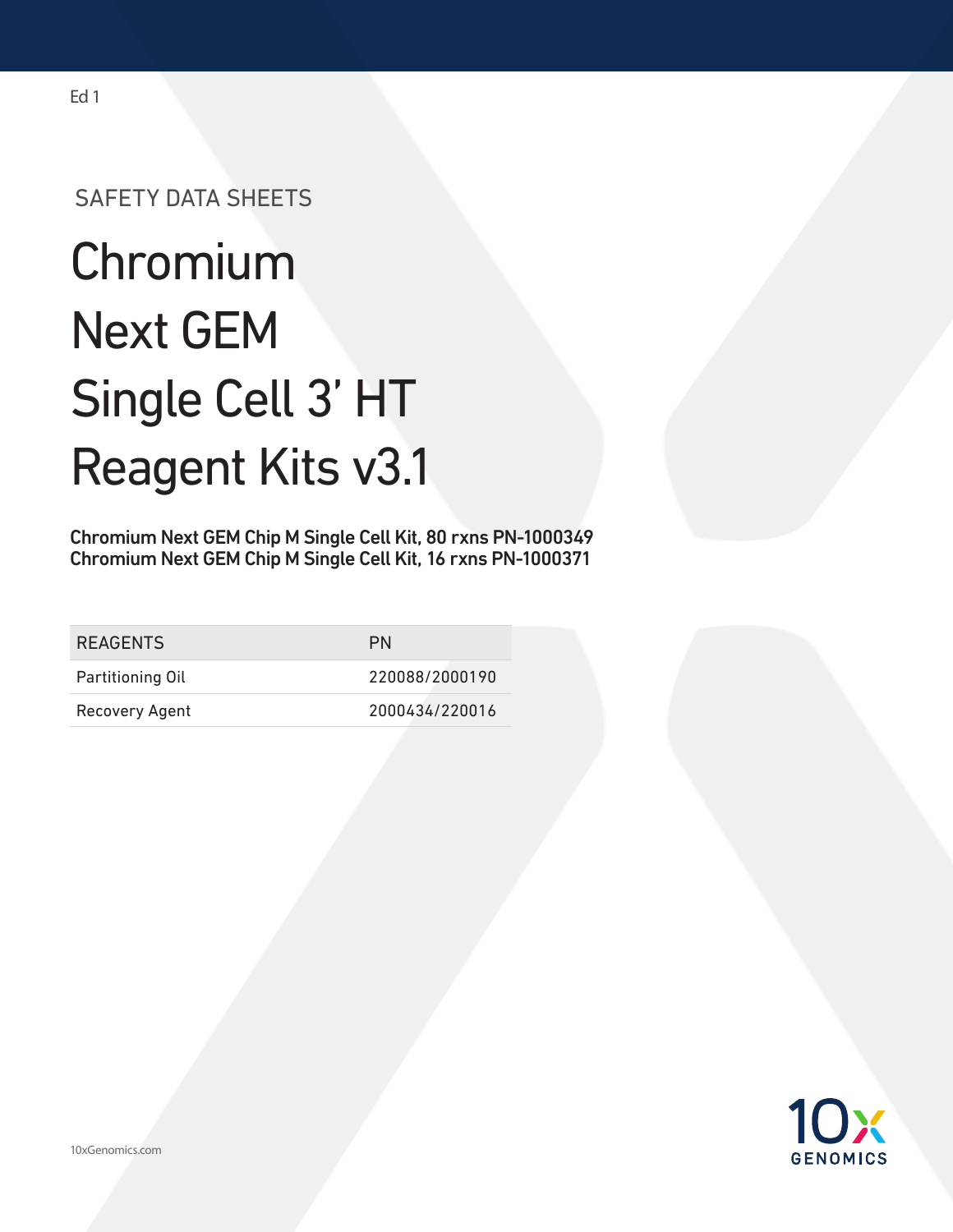



*OSHA HazCom Standard 29 CFR 1910.1200(g) revised in 2012 and GHS Rev 03.*

*Issue date 06/02/2021 Reviewed on 05/28/2021*

| · Product Identifier                                                                                                                                                                                                                                                                                                                                                                                                                                                                                                                                                              |
|-----------------------------------------------------------------------------------------------------------------------------------------------------------------------------------------------------------------------------------------------------------------------------------------------------------------------------------------------------------------------------------------------------------------------------------------------------------------------------------------------------------------------------------------------------------------------------------|
| · Trade Name: Partitioning Oil<br>· Product Number:<br>220017<br>2000190<br>220088                                                                                                                                                                                                                                                                                                                                                                                                                                                                                                |
| $\cdot$ Relevant identified uses of the substance or mixture and uses advised against:<br>· Product Description: Not relevant information.                                                                                                                                                                                                                                                                                                                                                                                                                                        |
| Details of the Supplier of the Safety Data Sheet:<br>· Manufacturer/Supplier:<br>10x Genomics<br>6230 Stoneridge Mall Road<br>Pleasanton, CA 94588 USA<br>1925 401 7300<br>https://www.10xgenomics.com/<br>Emergency telephone number: 1 925 401 7300                                                                                                                                                                                                                                                                                                                             |
| <b>2 Hazard(s) Identification</b>                                                                                                                                                                                                                                                                                                                                                                                                                                                                                                                                                 |
| Classification of the substance or mixture:<br>The product does not need classification according to OSHA HazCom Standard 29 CFR paragraph (d) of<br>§1910.1200(g) and GHS Rev 03.                                                                                                                                                                                                                                                                                                                                                                                                |
| · Label elements:<br>· Hazard pictograms: Non-Regulated Material<br>· Signal word: Non-Regulated Material<br>· Hazard statements: Non-Regulated Material<br>· Precautionary statements:<br>P260 Do not breathe dust/fume/gas/mist/vapors/spray.<br>P264 Wash thoroughly after handling.<br>P273 Avoid release to the environment.<br>P280 Wear protective gloves/protective clothing/eye protection/face protection.<br>· Unknown acute toxicity:<br>100 % of the mixture consists of component(s) of unknown toxicity.<br>· Classification system:<br>NFPA ratings (scale 0 - 4) |
| Health = $0$<br>Fire $= 0$<br>Reactivity = $0$                                                                                                                                                                                                                                                                                                                                                                                                                                                                                                                                    |
| HMIS-ratings (scale 0 - 4)                                                                                                                                                                                                                                                                                                                                                                                                                                                                                                                                                        |
| <b>HEALTH</b><br>$\vert 0 \vert$<br>Health = $0$<br>$\boxed{0}$<br>Fire = $0$<br><b>FIRE</b><br>Physical Hazard = 0<br><b>REACTIVITY</b> 0                                                                                                                                                                                                                                                                                                                                                                                                                                        |
| · Hazard(s) not otherwise classified (HNOC): None known                                                                                                                                                                                                                                                                                                                                                                                                                                                                                                                           |
| <b>Composition/Information on Ingredients</b>                                                                                                                                                                                                                                                                                                                                                                                                                                                                                                                                     |
| <b>Chemical characterization: Substance</b><br>CAS No. Description<br>Proprietary                                                                                                                                                                                                                                                                                                                                                                                                                                                                                                 |
| (Contd. on page 2)                                                                                                                                                                                                                                                                                                                                                                                                                                                                                                                                                                |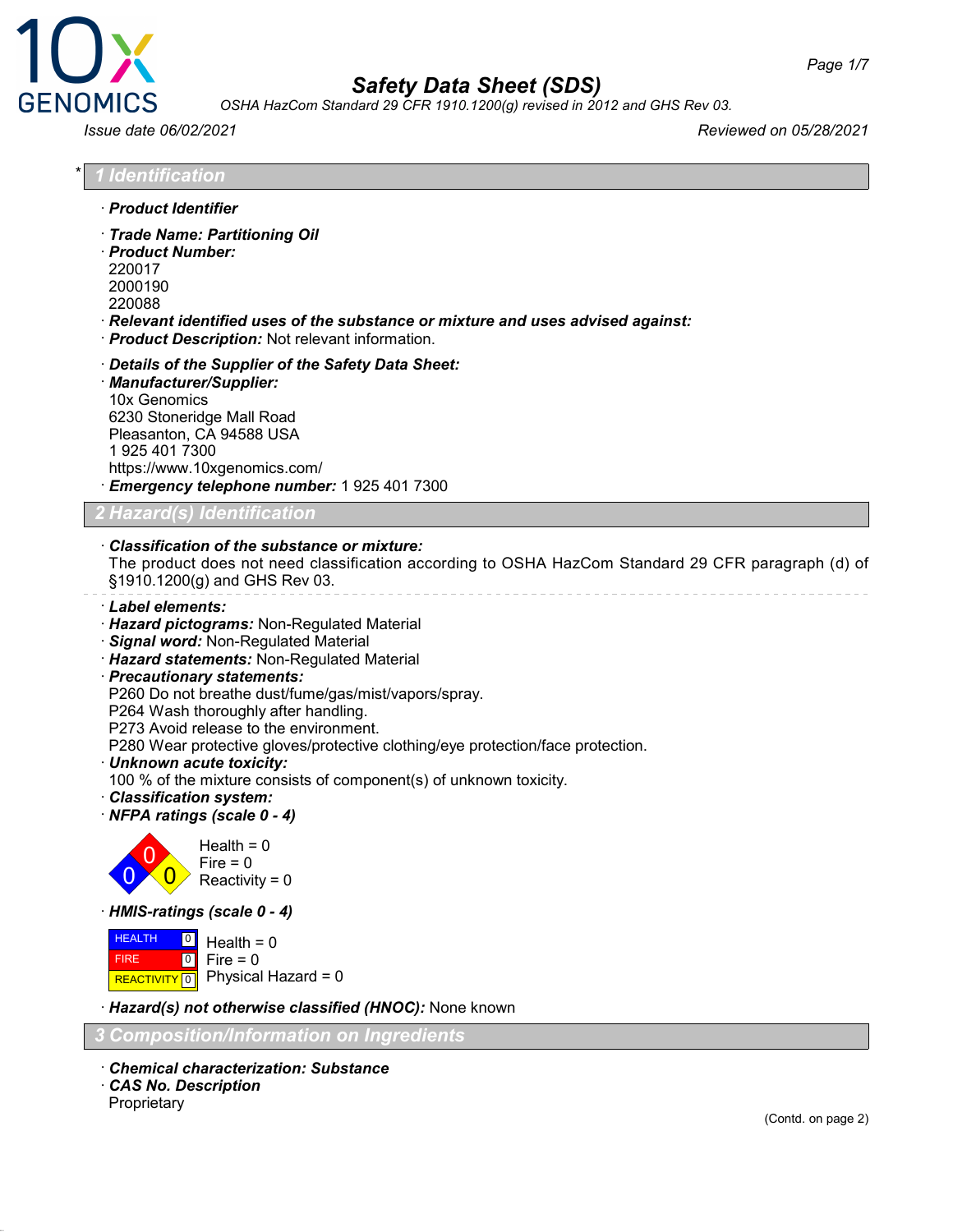

*OSHA HazCom Standard 29 CFR 1910.1200(g) revised in 2012 and GHS Rev 03.*

*Issue date 06/02/2021 Reviewed on 05/28/2021*

### *Trade Name: Partitioning Oil*

### · *Additonal information:*

Trade secret made in accordance with paragraph (i) of §1910.1200 of 29 CFR 1910.1200, the OSHA Hazard Communication Standard and U.S. Code of Federal Regulations.

### *4 First-Aid Measures*

### · *Description of first aid measures*

- · *General information:* If symptoms persist, call a physician.
- · *After inhalation:* Supply fresh air; consult doctor in case of complaints.
- · *After skin contact:*

Immediately wash with water and soap and rinse thoroughly.

If skin irritation occurs, consult a doctor.

### · *After eye contact:*

Rinse opened eye for several minutes under running water.

- If eye irritation occurs, consult a doctor.
- · *After swallowing:* If swallowed and symptoms occur, consult a doctor.
- · *Information for doctor*
- · *Most important symptoms and effects, both acute and delayed:* No further relevant information available.
- · *Indication of any immediate medical attention and special treatment needed:*

No further relevant information available.

### *5 Fire-Fighting Measures*

### · *Extinguishing media*

· *Suitable extinguishing agents:*

CO<sub>2</sub>, extinguishing powder or water spray. Fight larger fires with water spray or alcohol resistant foam.

· *For safety reasons unsuitable extinguishing agents:* No further relevant information is available.

- · *Special hazards arising from the substance or mixture:* No further relevant information available.
- · *Advice for firefighters*
- · *Special protective equipment for firefighters:*

As in any fire, wear self-contained breathing apparatus pressure-demand (NIOSH approved or equivalent) and full protective gear to prevent contact with skin and eyes.

Fire-fighters should wear appropriate protective equipment and self-contained breathing apparatus (SCBA) with a full face piece operated in positive pressure mode.

### *6 Accidental Release Measures*

· *Personal precautions, protective equipment and emergency procedures:*

Wear protective equipment. Keep unprotected persons away.

· *Environmental precautions:*

Inform respective authorities in case of seepage into water course or sewage system.

· *Methods and material for containment and cleaning up:*

Absorb with liquid-binding material (i.e. sand, diatomite, acid binders, universal binders, sawdust). Dispose of the collected material according to regulations.

· *Reference to other sections:*

See Section 7 for information on safe handling.

See Section 8 for information on personal protection equipment.

See Section 13 for disposal information.

### *7 Handling and Storage*

### · *Handling*

· *Precautions for safe handling:* No special precautions are necessary if used correctly.

· *Information about protection against explosions and fires:* No special measures required.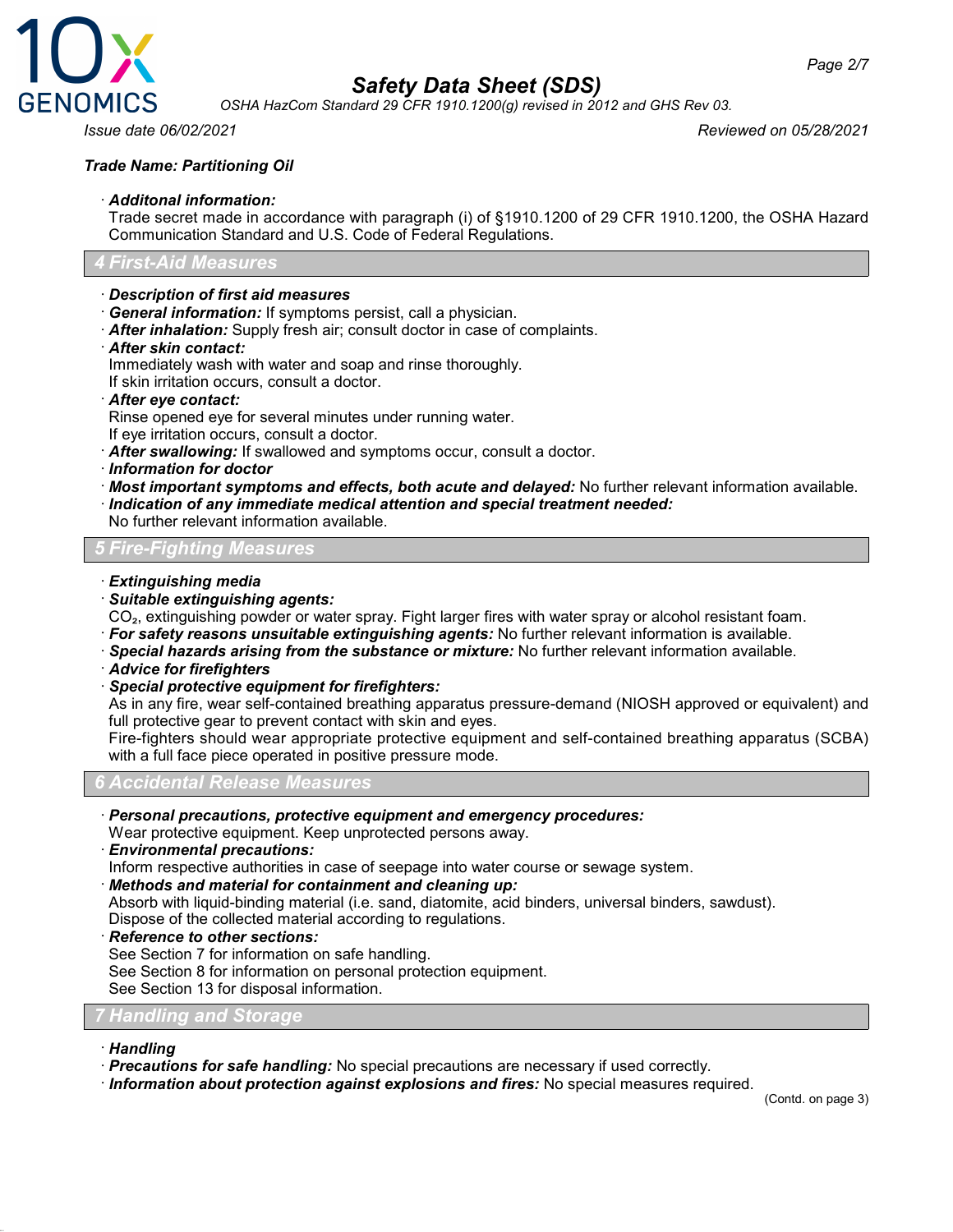



*OSHA HazCom Standard 29 CFR 1910.1200(g) revised in 2012 and GHS Rev 03.*

*Issue date 06/02/2021 Reviewed on 05/28/2021*

### *Trade Name: Partitioning Oil*

- · *Conditions for safe storage, including any incompatibilities*
- · *Storage*
- · *Requirements to be met by storerooms and receptacles:* Store in the original container.
- · *Information about storage in one common storage facility:* Not required.
- · *Further information about storage conditions:* None.
- · *Specific end use(s):* No further relevant information available.
- *8 Exposure Controls/Personal Protection*
- · *Additional information about design of technical systems:* Does not apply.
- · *Control parameters:*
- · *Components with occupational exposure limits:*
- · *Additional information:* The lists that were valid during the creation of this SDS were used as basis.
- · *Exposure controls:*
- · *Personal protective equipment*
- · *General protective and hygienic measures:*

The usual precautionary measures for handling chemicals should be followed.

Wash hands before breaks and at the end of work.

- · *Breathing equipment:* Not required.
- · *Protection of hands:*



Protective gloves

### · *Material of gloves:*

The selection of the suitable gloves does not only depend on the material, but also on further marks of quality and varies from manufacturer to manufacturer.

### · *Penetration time of glove material:*

The exact break-through time has to be determined and observed by the manufacturer of the protective gloves.

· *Eye protection:*



Goggles recommended during refilling.

· *Limitation and supervision of exposure into the environment:* None

### *9 Physical and Chemical Properties*

- · *Information on basic physical and chemical properties*
- · *General Information*

| Appearance:                                                |                         |
|------------------------------------------------------------|-------------------------|
| Form:                                                      | Liquid                  |
| Color:                                                     | Almost clear, colorless |
| ∙ Odor:                                                    | Odorless                |
| Odor threshold:                                            | Not determined.         |
| · <i>pH-value:</i>                                         | Not available           |
| Change in condition<br><b>Melting point/Melting range:</b> | Not determined.         |

(Contd. on page 4)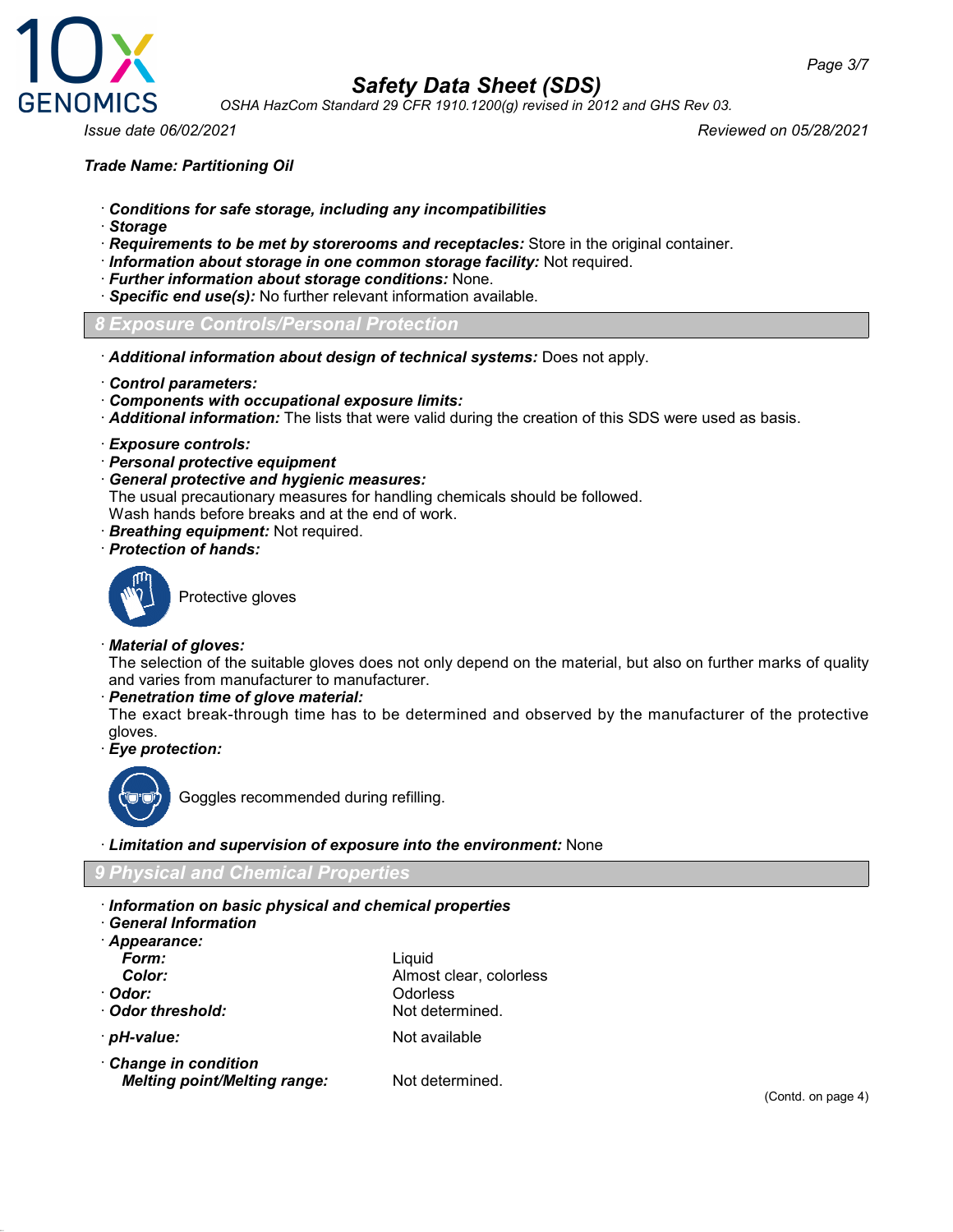

*OSHA HazCom Standard 29 CFR 1910.1200(g) revised in 2012 and GHS Rev 03.*

### *Trade Name: Partitioning Oil*

*Issue date 06/02/2021 Reviewed on 05/28/2021*

| · Flash point:                                                               | None                                                                     |
|------------------------------------------------------------------------------|--------------------------------------------------------------------------|
| · Flammability (solid, gaseous):                                             | Not applicable.                                                          |
| · Decomposition temperature:                                                 | Not determined.                                                          |
| · Auto igniting:                                                             | Not determined.                                                          |
| · Danger of explosion:                                                       | Product does not present an explosion hazard.                            |
| · Explosion limits:<br>Lower:<br><b>Upper:</b>                               | Not determined.<br>Not determined.                                       |
| · Vapor pressure:                                                            | Not determined.                                                          |
| · Density:<br>· Relative density:<br>· Vapor density:<br>· Evaporation rate: | Not determined.<br>Not determined.<br>Not determined.<br>Not determined. |
| · Solubility in / Miscibility with:<br>Water:                                | Not miscible or difficult to mix.                                        |
| · Partition coefficient (n-octanol/water): Not determined.                   |                                                                          |
| · Viscosity:<br>Dynamic:<br>Kinematic:<br><b>Organic solvents:</b>           | Not determined.<br>Not determined.<br>95%                                |
| Other information:                                                           | No further relevant information available.                               |

### *Stability and Reactivi*

- · *Reactivity:* No further relevant information available.
- · *Chemical stability:* Stable under normal conditions.
- · *Thermal decomposition / conditions to be avoided:* No decomposition if used according to specifications.
- · *Possibility of hazardous reactions:* No dangerous reactions known.
- · *Conditions to avoid:* No further relevant information available.
- · *Incompatible materials:* No further relevant information available.
- · *Hazardous decomposition products:* No dangerous decomposition products known.

### *11 Toxicological Information*

- · *Information on toxicological effects:*
- · *Acute toxicity:*
- · *LD/LC50 values that are relevant for classification:* No data available.
- · *Primary irritant effect:*
- · *On the skin:* No irritating effect.
- · *On the eye:* No irritating effect.
- · *Additional toxicological information:*
- · *Carcinogenic categories:*
- · *IARC (International Agency for Research on Cancer):*

### Substance is not listed.

- · *NTP (National Toxicology Program):*
- Substance is not listed.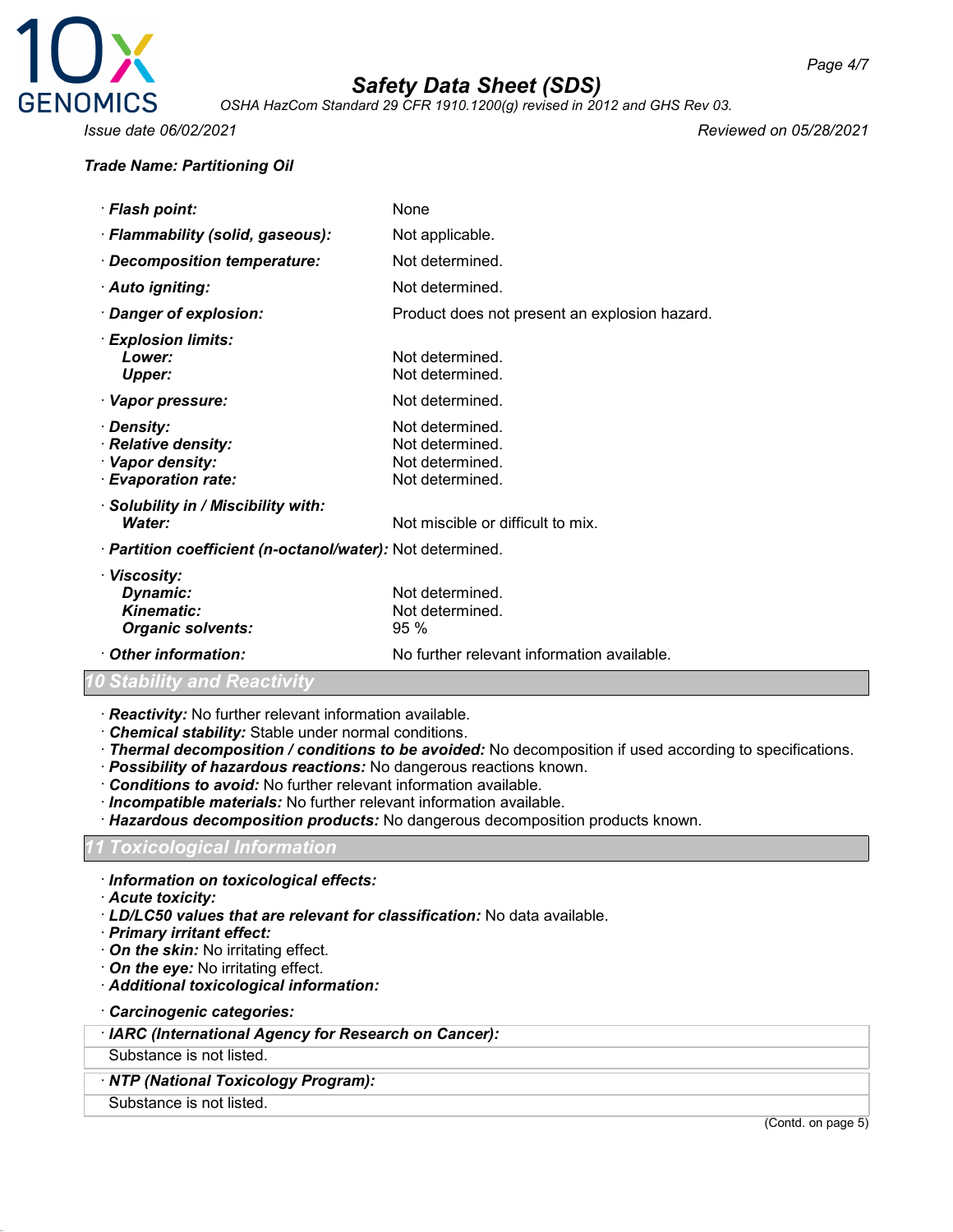

*OSHA HazCom Standard 29 CFR 1910.1200(g) revised in 2012 and GHS Rev 03.*

*Issue date 06/02/2021 Reviewed on 05/28/2021*

*Page 5/7*

### *Trade Name: Partitioning Oil*

### · *OSHA-Ca (Occupational Safety & Health Administration):*

### Substance is not listed.

### *12 Ecological Information*

· *Toxicity:*

### · *Aquatic toxicity:*

- Avoid release into the environment. Runoff from fire control or dilution water may cause pollution.
- · *Persistence and degradability:* Moderately /partly biodegradable
- · *Behavior in environmental systems:*
- · *Bioaccumulative potential:* No further relevant information available.
- · *Mobility in soil:* No further relevant information available.
- · *Additional ecological information:*
- · *General notes:* Not known to be hazardous to water.
- · *Results of PBT and vPvB assessment:*
- · *PBT:* Not applicable.
- · *vPvB:* Not applicable.
- · *Other adverse effects:* No further relevant information available.

### *13 Disposal Considerations*

- 
- · *Waste treatment methods*
- · *Recommendation:*

Must not be disposed of together with household garbage. Do not allow product to reach sewage system.

- · *Uncleaned packaging*
- · *Recommendation:* Disposal must be made according to official regulations.

### *14 Transport Information*

| · UN-Number:                                                     |                        |
|------------------------------------------------------------------|------------------------|
| · DOT, ADR/ADN, ADN, IMDG, IATA                                  | Non-Regulated Material |
| $\cdot$ UN proper shipping name:                                 |                        |
| · DOT, ADR/ADN, ADN, IMDG, IATA<br>· Transport hazard class(es): | Non-Regulated Material |
|                                                                  |                        |
| · DOT, ADR/ADN, ADN, IMDG, IATA                                  |                        |
| · Class:                                                         | Non-Regulated Material |
| · Packing group:                                                 |                        |
| · DOT, ADR/ADN, IMDG, IATA                                       | Non-Regulated Material |
| · Environmental hazards:                                         | Not applicable.        |
| · Special precautions for user:                                  | Not applicable.        |
| · Transport in bulk according to Annex II of                     |                        |
| <b>MARPOL73/78 and the IBC Code:</b>                             | Not applicable.        |
| · UN "Model Regulation":                                         | Non-Regulated Material |
| <b>15 Regulatory Information</b>                                 |                        |

- · *Safety, health and environmental regulations/legislation specific for the substance or mixture:* No further relevant information available.
- · *SARA (Superfund Amendments and Reauthorization):*
- · *Section 355 (extremely hazardous substances):*
- Substance is not listed.

(Contd. on page 6)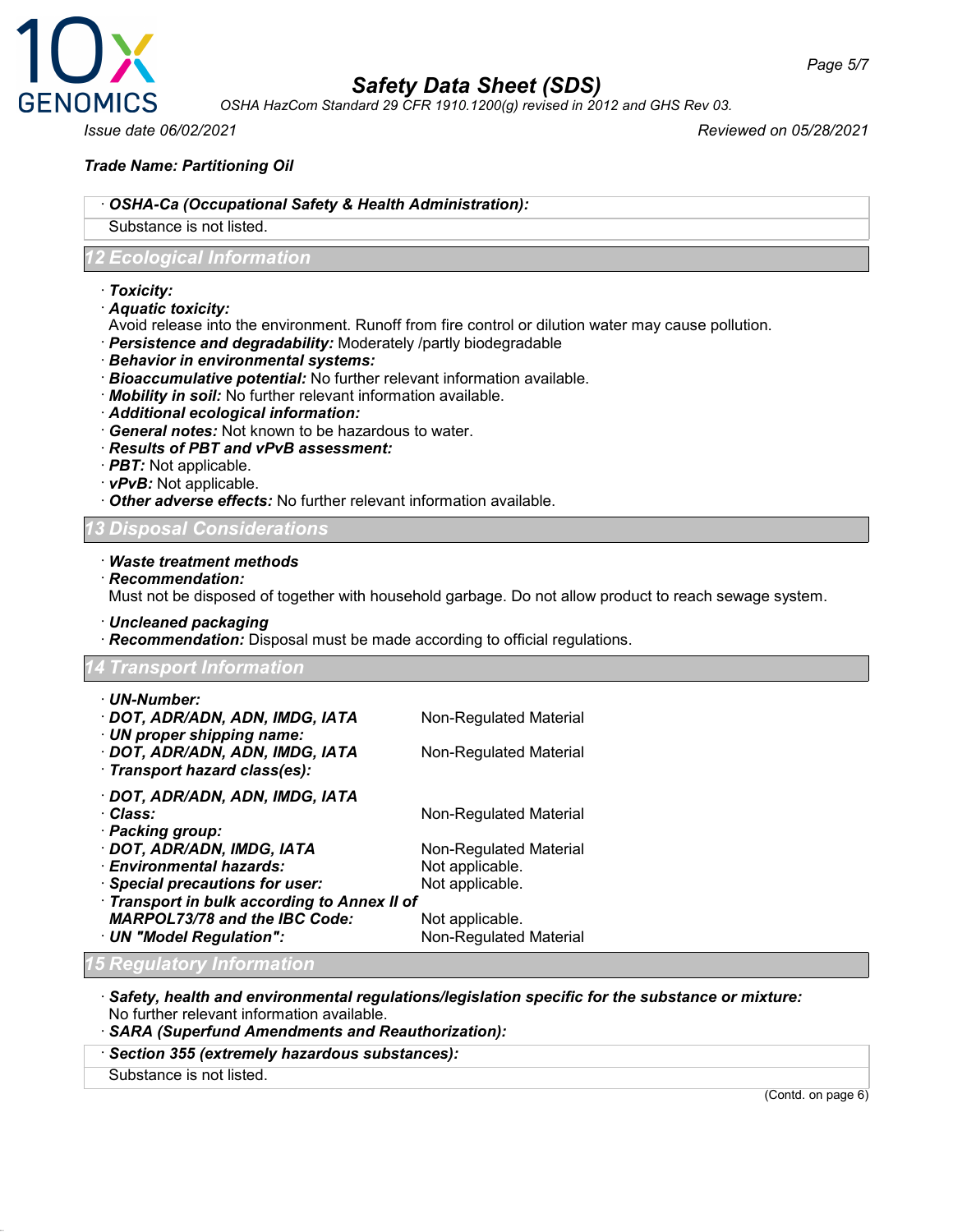

*OSHA HazCom Standard 29 CFR 1910.1200(g) revised in 2012 and GHS Rev 03.*

*Trade Name: Partitioning Oil*

· *Section 313 (Specific toxic chemical listings):*

*Issue date 06/02/2021 Reviewed on 05/28/2021*

| Substance is not listed.                                                         |
|----------------------------------------------------------------------------------|
| · TSCA (Toxic Substances Control Act):                                           |
| Proprietary                                                                      |
| California Proposition 65:                                                       |
| Chemicals known to cause cancer:                                                 |
| Substance is not listed.                                                         |
| Chemicals known to cause reproductive toxicity for females:                      |
| Substance is not listed.                                                         |
| Chemicals known to cause reproductive toxicity for males:                        |
| Substance is not listed.                                                         |
| Chemicals known to cause developmental toxicity:                                 |
| Substance is not listed.                                                         |
| Carcinogenic categories:                                                         |
| · EPA (Environmental Protection Agency):                                         |
| Substance is not listed.                                                         |
| · TLV (Threshold Limit Value established by ACGIH):                              |
| Substance is not listed.                                                         |
| · NIOSH-Ca (National Institute for Occupational Safety and Health):              |
| Substance is not listed.                                                         |
| <b>GHS label elements Non-Regulated Material</b>                                 |
| Hazard pictograms: Non-Regulated Material<br>Signal word: Non-Regulated Material |
| Hazard statements: Non-Regulated Material                                        |
| · Precautionary statements:                                                      |
| P260 Do not breathe dust/fume/gas/mist/vapors/spray.                             |
| P264 Wash thoroughly after handling.                                             |
| P273 Avoid release to the environment.                                           |
| P280 Wear protective gloves/protective clothing/eye protection/face protection.  |
| · National regulations:                                                          |
| <b>Non-Regulated Material</b>                                                    |

· *Chemical safety assessment:* A Chemical Safety Assessment has not been carried out.

*16 Other Information*

The information and recommendations in this safety data sheet are, to the best of our knowledge, accurate as of the date of issue. Nothing herein shall be deemed to create warranty, expressed or implied, and shall not establish a legally valid contractual relationship. It is the responsibility of the user to determine applicability of this information and the suitability of the material or product for any particular purpose.

· *Contact:*

- · *Date of last revision/ revision number:* 06/02/2021 / 1
- · *Abbreviations and acronyms:*

ADR: The European Agreement concerning the International Carriage of Dangerous Goods by Road

ADN: The European Agreement concerning the International Carriage of Dangerous Goods by Inland Waterways

- IMDG: International Maritime Code for Dangerous Goods
- DOT: US Department of Transportation
- IATA: International Air Transport Association

CAS: Chemical Abstracts Service (division of the American Chemical Society)

NFPA: National Fire Protection Association (USA)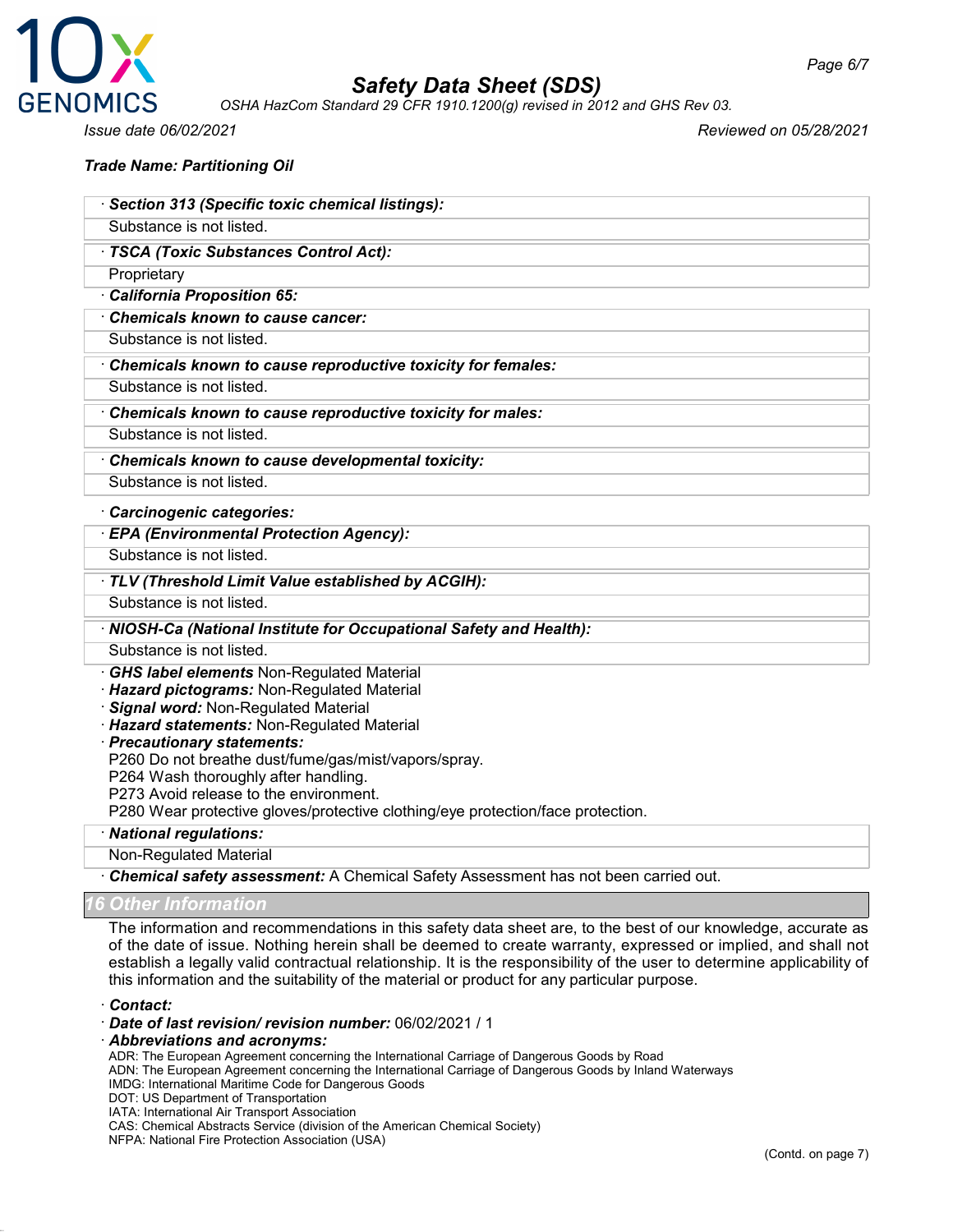

*OSHA HazCom Standard 29 CFR 1910.1200(g) revised in 2012 and GHS Rev 03.*

### *Trade Name: Partitioning Oil*

*Issue date 06/02/2021 Reviewed on 05/28/2021*

HMIS: Hazardous Materials Identification System (USA) LC50: Lethal concentration, 50 percent LD50: Lethal dose, 50 percent PBT: Persistent, Bioaccumulative and Toxic vPvB: very Persistent and very Bioaccumulative NIOSH: National Institute for Occupational Safety and Health OSHA: Occupational Safety & Health Administration TLV: Threshold Limit Value PEL: Permissible Exposure Limit

REL: Recommended Exposure Limit

· *\* Data compared to the previous version altered.*

SDS created by MSDS Authoring Services www.msdsauthoring.com +1-877-204-9106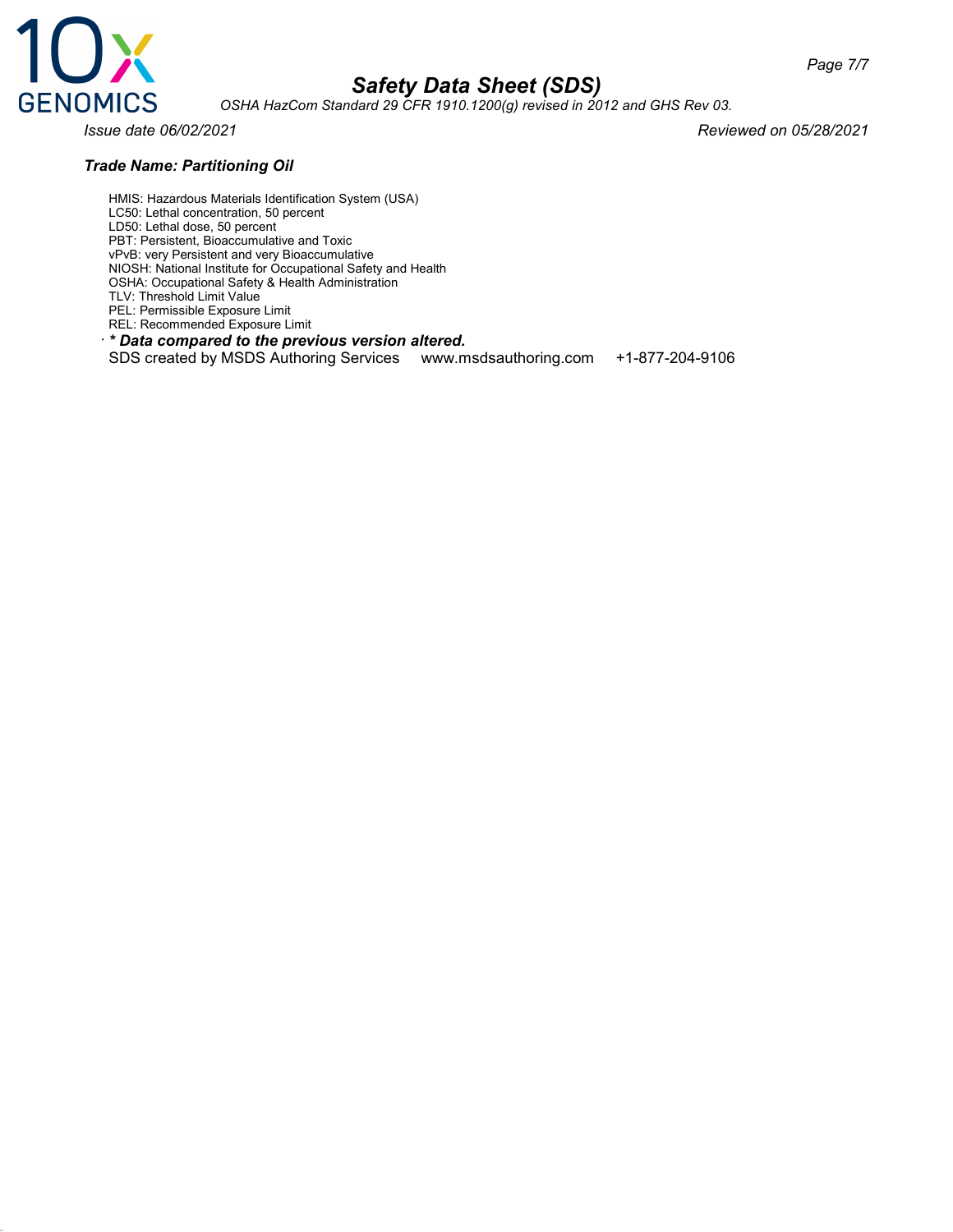

*OSHA HazCom Standard 29 CFR 1910.1200(g) revised in 2012 and GHS Rev 03.*

*Issue date 06/02/2021 Reviewed on 05/28/2021*

\* *1 Identification*

- · *Product Identifier*
- · *Trade Name: Recovery Agent*
- · *Product Number:* 220016
- 2000434
- · *Relevant identified uses of the substance or mixture and uses advised against:*
- · *Product Description:* Not relevant information.
- · *Details of the Supplier of the Safety Data Sheet:* · *Manufacturer/Supplier:* 10x Genomics 6230 Stoneridge Mall Road Pleasanton, CA 94588 USA 1 925 401 7300 https://www.10xgenomics.com/ · *Emergency telephone number:* 1 925 401 7300

### *2 Hazard(s) Identification*

### · *Classification of the substance or mixture:*



Skin Irrit. 2 H315 Causes skin irritation.

Eye Irrit. 2A H319 Causes serious eye irritation.

STOT SE 3 H335 May cause respiratory irritation.

Flam. Liq. 4 H227 Combustible liquid.

### · *Label elements:*

### · *Hazard pictograms:*



- · *Signal word:* Warning
- · *Hazard-determining components of labeling:*
- Trade Secret
- · *Hazard statements:*
- H227 Combustible liquid.
- H315 Causes skin irritation.
- H319 Causes serious eye irritation.
- H335 May cause respiratory irritation.

### · *Precautionary statements:*

- P210 Keep away from flames and hot surfaces. No smoking.
- P261 Avoid breathing dust/fume/gas/mist/vapors/spray.
- P264 Wash thoroughly after handling.
- P271 Use only outdoors or in a well-ventilated area.
- P280 Wear protective gloves/protective clothing/eye protection/face protection.
- P302+P352 If on skin: Wash with plenty of water.
- P304+P340 IF INHALED: Remove person to fresh air and keep comfortable for breathing.
- P305+P351+P338 If in eyes: Rinse cautiously with water for several minutes. Remove contact lenses, if present and easy to do. Continue rinsing.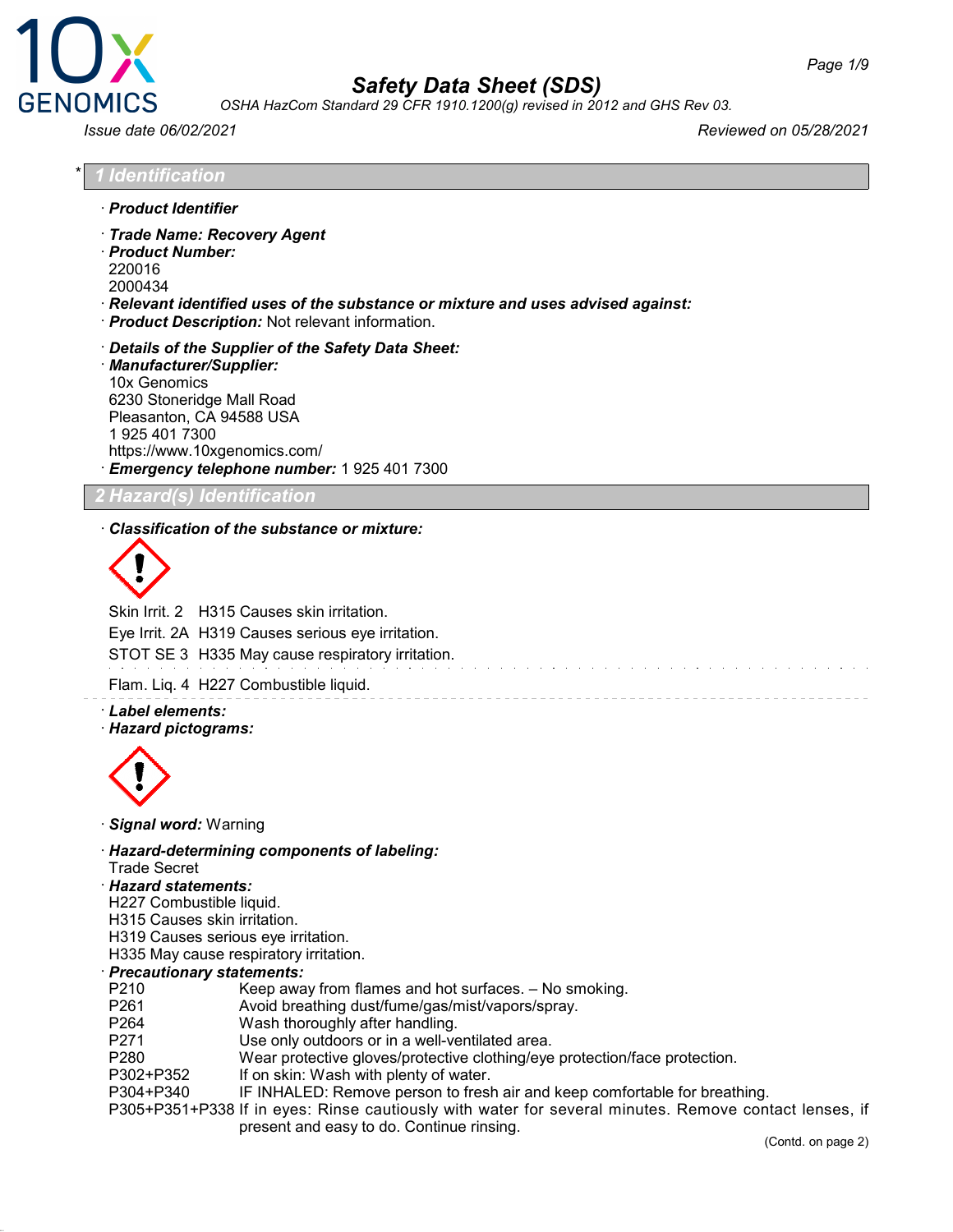

*OSHA HazCom Standard 29 CFR 1910.1200(g) revised in 2012 and GHS Rev 03.*

*Issue date 06/02/2021 Reviewed on 05/28/2021*

### *Trade Name: Recovery Agent*

| Call a poison center/doctor if you feel unwell.                                                        |
|--------------------------------------------------------------------------------------------------------|
| Specific treatment (see supplementary first aid instructions on this Safety Data Sheet).               |
| Take off contaminated clothing and wash it before reuse.                                               |
| If skin irritation occurs: Get medical advice/attention.                                               |
| If eye irritation persists: Get medical advice/attention.                                              |
| In case of fire: Use CO2, powder or water spray to extinguish.                                         |
| Store in a well-ventilated place. Keep container tightly closed.                                       |
| Store in a well-ventilated place. Keep cool.                                                           |
| Store locked up.                                                                                       |
| Dispose of contents/container in accordance with local/regional/national/international<br>regulations. |
|                                                                                                        |

### · *Unknown acute toxicity:*

This value refers to knowledge of known, established toxicological or ecotoxicological values.

- 0 % of the mixture consists of component(s) of unknown toxicity.
- · *Classification system:* NFPA/HMIS Definitions: 0-Least, 1-Slight, 2-Moderate, 3-High, 4-Extreme
- · *NFPA ratings (scale 0 4)*

2 2  $\overline{0}$ Health  $= 2$  $Fire = 2$ Reactivity =  $0$ 

· *HMIS-ratings (scale 0 - 4)*

**HEALTH**  FIRE REACTIVITY 0 2 2 Health  $= 2$ Fire  $= 2$ Physical Hazard = 0

· *Hazard(s) not otherwise classified (HNOC):* None known

*3 Composition/Information on Ingredients*

### · *Chemical characterization: Substance*

· *CAS No. Description*

Trade Secret

### · *Additonal information:*

Trade secret made in accordance with paragraph (i) of §1910.1200 of 29 CFR 1910.1200, the OSHA Hazard Communication Standard and U.S. Code of Federal Regulations.

*4 First-Aid Measures*

· *Description of first aid measures*

- · *After inhalation:* In case of unconsciousness place patient stably in the side position for transportation.
- · *After skin contact:*

Immediately wash with water and soap and rinse thoroughly.

If skin irritation occurs, consult a doctor.

· *After eye contact:*

Rinse opened eye for at least 15 minutes under running water. If symptoms persist, consult a doctor. If easy to do so, remove contact lenses if worn.

- If eye irritation occurs, consult a doctor.
- · *After swallowing:* If swallowed and symptoms occur, consult a doctor.
- · *Information for doctor*
- · *Most important symptoms and effects, both acute and delayed:* No further relevant information available.
- · *Indication of any immediate medical attention and special treatment needed:*
- No further relevant information available.

(Contd. on page 3)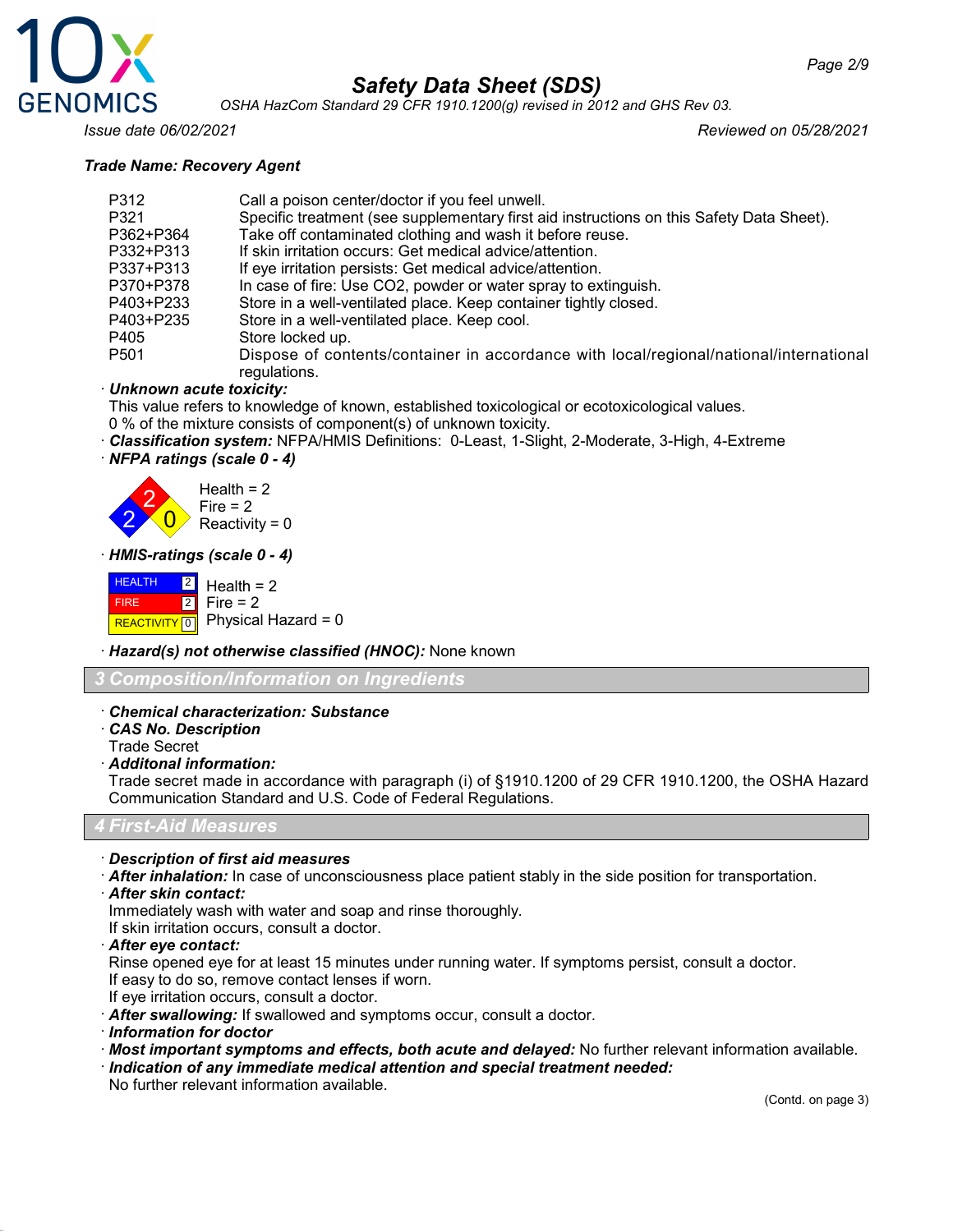

*OSHA HazCom Standard 29 CFR 1910.1200(g) revised in 2012 and GHS Rev 03.*

*Page 3/9*

### *Trade Name: Recovery Agent*

#### *5 Fire-Fighting Measures*

- · *Extinguishing media*
- · *Suitable extinguishing agents:*
- CO₂, extinguishing powder or water spray. Fight larger fires with water spray or alcohol resistant foam.
- · *For safety reasons unsuitable extinguishing agents:* No further relevant information.
- · *Special hazards arising from the substance or mixture:*

Combustible liquid. Vapors can travel to a source of ignition and flash back.

Explosive mixtures may occur at temperatures at or above flashpoint.

- · *Advice for firefighters*
- · *Special protective equipment for firefighters:*

As in any fire, wear self-contained breathing apparatus pressure-demand (NIOSH approved or equivalent) and full protective gear to prevent contact with skin and eyes.

#### *6 Accidental Release Measures*

· *Personal precautions, protective equipment and emergency procedures:* Not required.

· *Methods and material for containment and cleaning up:*

Absorb with liquid-binding material (i.e. sand, diatomite, acid binders, universal binders, sawdust). Ensure adequate ventilation.

Dispose of the collected material according to regulations.

· *Reference to other sections:*

See Section 7 for information on safe handling.

- See Section 8 for information on personal protection equipment.
- See Section 13 for disposal information.
- · *Protective Action Criteria for Chemicals*
- · *PAC-1:*

Substance is not listed.

· *PAC-2:*

Substance is not listed.

· *PAC-3:*

Substance is not listed.

### *Handling and Stora*

#### · *Handling*

· *Precautions for safe handling:*

Ensure good ventilation/exhaustion at the workplace.

Prevent formation of aerosols.

- · *Information about protection against explosions and fires:* No special measures required.
- · *Conditions for safe storage, including any incompatibilities*
- · *Storage*
- · *Requirements to be met by storerooms and receptacles:* Store in the original container.
- · *Information about storage in one common storage facility:* Not required.
- · *Further information about storage conditions:* Keep receptacle tightly sealed.
- · *Specific end use(s):* No further relevant information available.

*8 Exposure Controls/Personal Protection*

· *Additional information about design of technical systems:* Does not apply.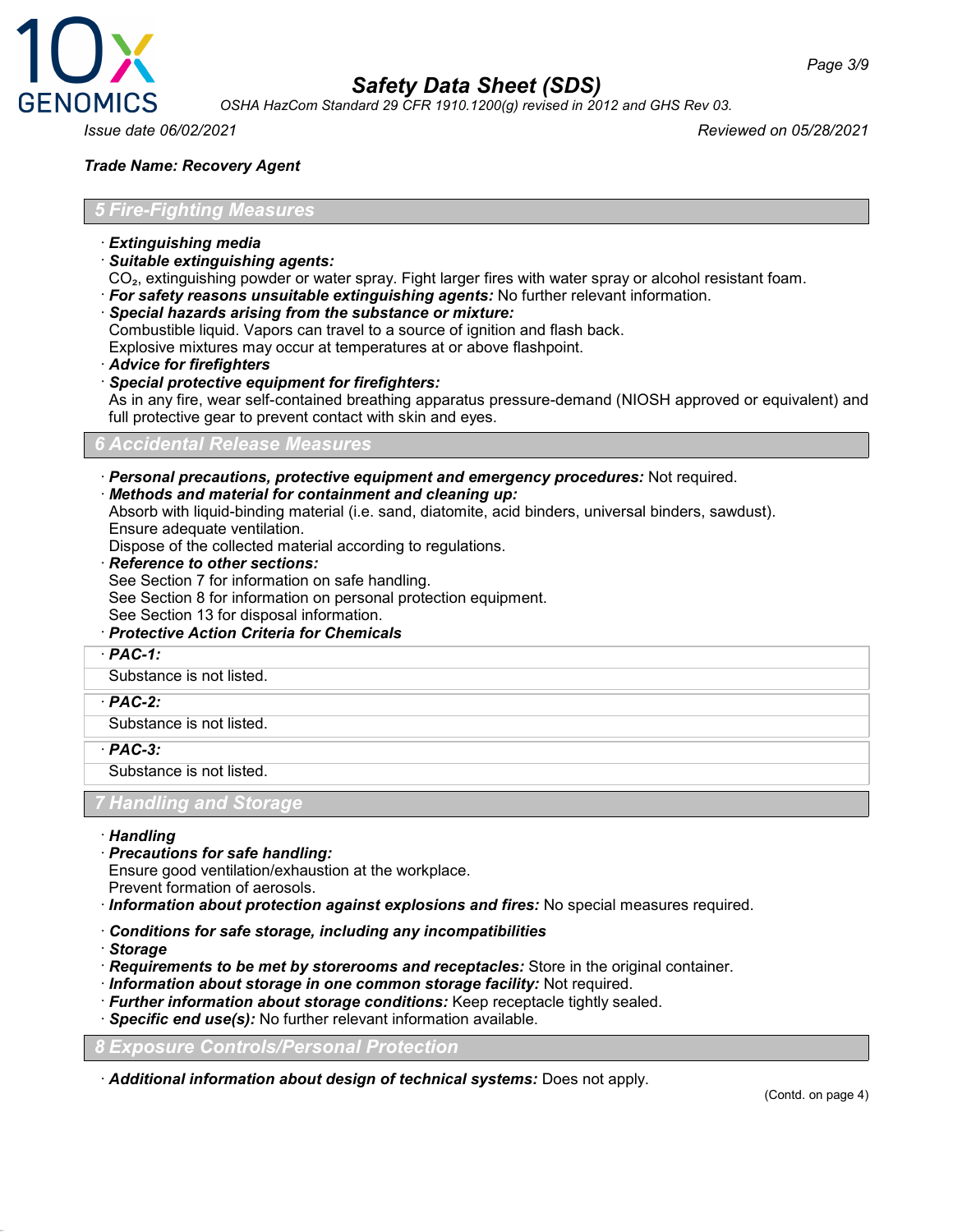

*OSHA HazCom Standard 29 CFR 1910.1200(g) revised in 2012 and GHS Rev 03.*

### *Trade Name: Recovery Agent*

*Issue date 06/02/2021 Reviewed on 05/28/2021*

### · *Control parameters:*

- · *Components with occupational exposure limits:*
- · *Additional information:* The lists that were valid during the creation of this SDS were used as basis.

#### · *Exposure controls:*

· *Personal protective equipment*

#### · *General protective and hygienic measures:*

The usual precautionary measures for handling chemicals should be followed.

Keep away from foodstuffs, beverages and feed.

Immediately remove all soiled and contaminated clothing and wash before reuse.

Wash hands before breaks and at the end of work.

Avoid contact with the eyes and skin.

· *Breathing equipment:* Not required.

### · *Protection of hands:*



Protective gloves

The glove material has to be impermeable and resistant to the product/ the substance/ the preparation.

Due to missing tests no recommendation to the glove material can be given for the product/ the preparation/ the chemical mixture.

Select glove material based on penetration times, rates of diffusion and degradation.

### · *Material of gloves:*

The selection of the suitable gloves does not only depend on the material, but also on further marks of quality and varies from manufacturer to manufacturer. As the product is a preparation of several substances, the resistance of the glove material cannot be calculated in advance and has therefore to be checked prior to the application.

#### · *Penetration time of glove material:*

The exact break-through time has to be determined and observed by the manufacturer of the protective gloves.

· *Eye protection:*



Tightly sealed goggles

#### · *Limitation and supervision of exposure into the environment:* None

### *9 Physical and Chemical Properties*

· *Information on basic physical and chemical properties*

| <b>General Information</b>          |                        |
|-------------------------------------|------------------------|
| Appearance:                         |                        |
| Form:                               | Liquid                 |
| Color:                              | Violet/pinkish/fuchsia |
| ∙ Odor:                             | Odorless               |
| Odor threshold:                     | Not determined.        |
| · <i>pH-value:</i>                  | Acidic                 |
| Change in condition                 |                        |
| <b>Melting point/Melting range:</b> | Not determined.        |
| · Flash point:                      | 91 °C (195.8 °F)       |
|                                     |                        |

(Contd. on page 5)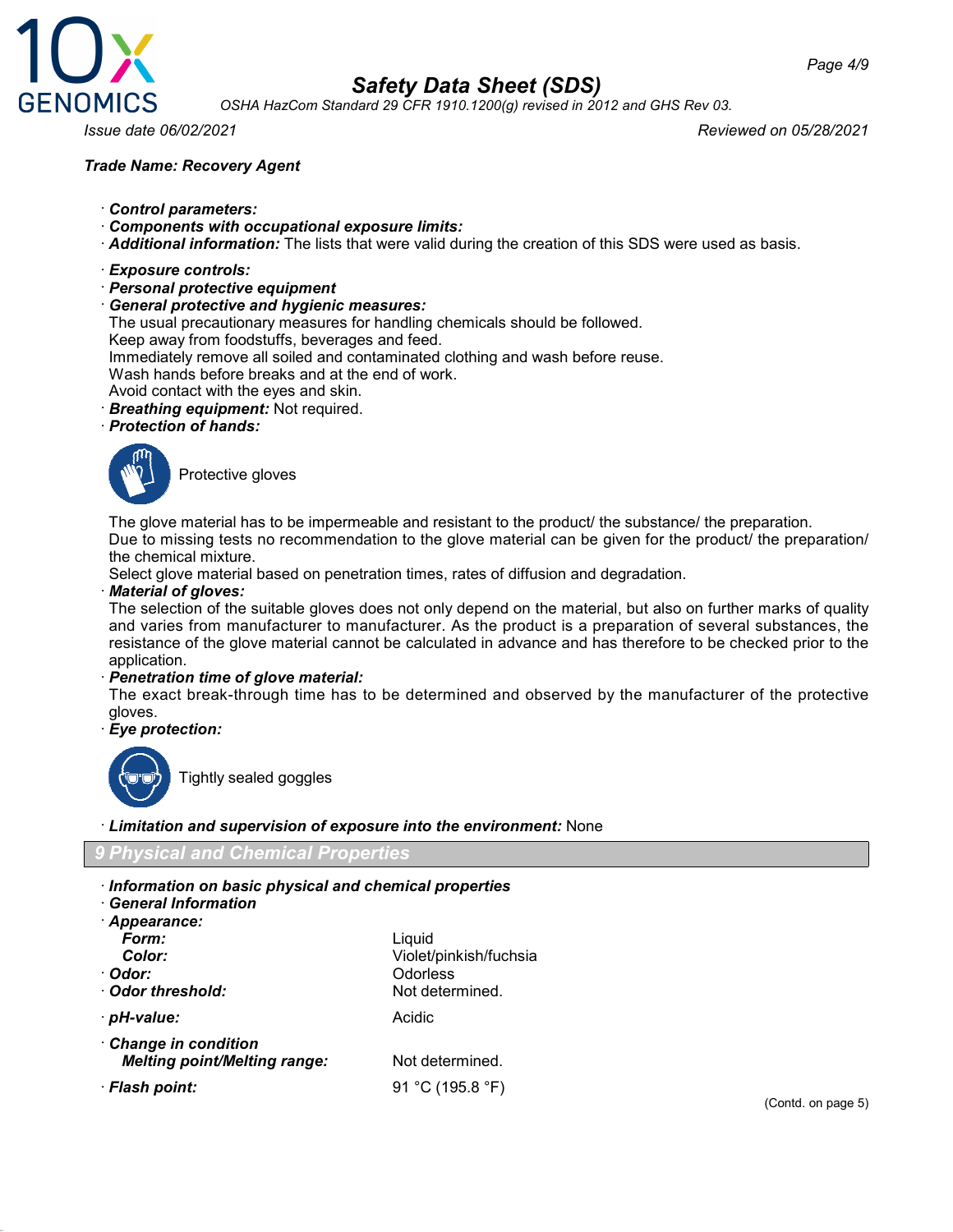

*OSHA HazCom Standard 29 CFR 1910.1200(g) revised in 2012 and GHS Rev 03.*

*Issue date 06/02/2021 Reviewed on 05/28/2021*

### *Trade Name: Recovery Agent*

| · Flammability (solid, gaseous):                                                     | Not applicable.                                       |
|--------------------------------------------------------------------------------------|-------------------------------------------------------|
| · Ignition temperature:                                                              | Not applicable                                        |
| · Decomposition temperature:                                                         | Not determined.                                       |
| · Auto igniting:                                                                     | Not determined.                                       |
| · Danger of explosion:                                                               | Not determined.                                       |
| $\cdot$ Explosion limits:<br>Lower:<br>Upper:                                        | Not determined.<br>Not determined.                    |
| · Vapor pressure:                                                                    | Not determined.                                       |
| · Density:<br><b>Relative density:</b><br>Vapor density:<br><b>Evaporation rate:</b> | Not determined.<br>Not determined.<br>Not determined. |
| Solubility in / Miscibility with:<br>Water:                                          | Not miscible                                          |
| · <b>Partition coefficient (n-octanol/water):</b> Not determined.                    |                                                       |

| · Viscosity:        |                                            |
|---------------------|--------------------------------------------|
| Dynamic:            | Not determined.                            |
| <b>Kinematic:</b>   | Not determined.                            |
| <b>VOC content:</b> | $0.00 \%$                                  |
| Solids content:     | $0.0\%$                                    |
| Other information:  | No further relevant information available. |
|                     |                                            |

### *Stability and Reactivity*

· *Reactivity:* The product is stable under normal conditions.

- · *Chemical stability:* Stable under normal conditions.
- · *Thermal decomposition / conditions to be avoided:* No decomposition if used according to specifications.
- · *Possibility of hazardous reactions:* No dangerous reactions known.
- · *Conditions to avoid:* Heat, flame and ignition sources.
- · *Incompatible materials:* No further relevant information available.
- · *Hazardous decomposition products:* No dangerous decomposition products known.

### *11 Toxicological Information*

- · *Information on toxicological effects:*
- · *Acute toxicity:*
- · *LD/LC50 values that are relevant for classification:* No data available.
- · *Primary irritant effect:*
- · *On the skin:* Irritant to skin and mucous membranes.
- · *On the eye:* Irritating effect.
- · *Additional toxicological information:*
- · *Carcinogenic categories:*
- · *IARC (International Agency for Research on Cancer):*
- Substance is not listed.

(Contd. on page 6)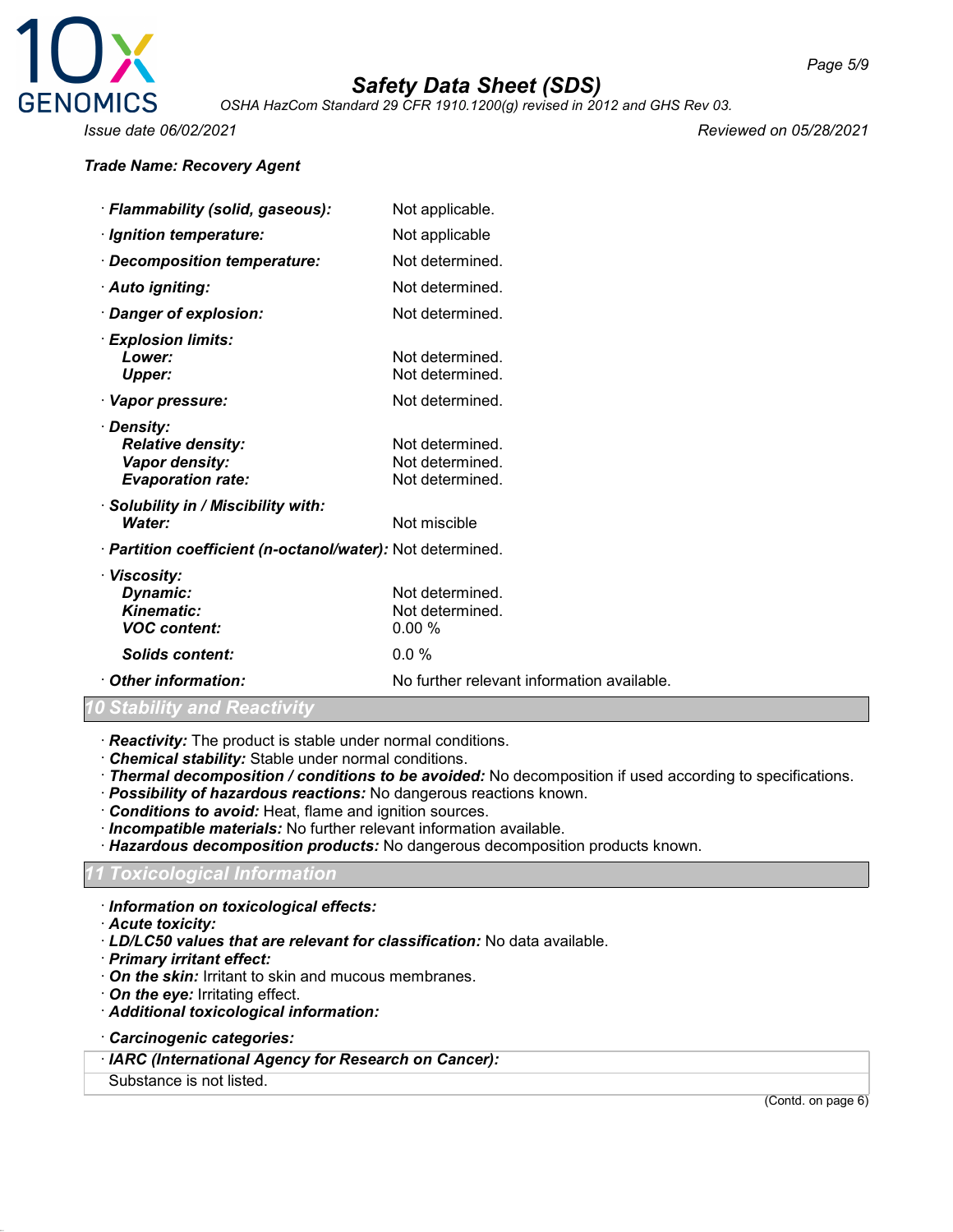

*OSHA HazCom Standard 29 CFR 1910.1200(g) revised in 2012 and GHS Rev 03.*

*Issue date 06/02/2021 Reviewed on 05/28/2021*

### *Trade Name: Recovery Agent*

### · *NTP (National Toxicology Program):*

Substance is not listed.

### · *OSHA-Ca (Occupational Safety & Health Administration):*

Substance is not listed.

### *<u>Ecological</u> Information*

#### · *Toxicity:*

- · *Aquatic toxicity:* No further relevant information available.
- · *Persistence and degradability:* No further relevant information available.
- · *Behavior in environmental systems:*
- · *Bioaccumulative potential:* No further relevant information available.
- · *Mobility in soil:* No further relevant information available.
- · *Additional ecological information:*

#### · *General notes:*

Do not allow undiluted product or product that has not been neutralized to reach ground water, water course or sewage system.

### · *Results of PBT and vPvB assessment:*

- · *PBT:* Not applicable.
- · *vPvB:* Not applicable.
- · *Other adverse effects:* No further relevant information available.

### *13 Disposal Considerations*

· *Waste treatment methods*

· *Recommendation:*

Observe all federal, state and local environmental regulations when disposing of this material.

· *Uncleaned packaging*

· *Recommendation:* Disposal must be made according to official regulations.

#### *Transport Information*

- · *UN-Number:*
- 
- · **ADR/ADN, ADN, IMDG, IATA** Non-Regulated Material
- · *UN proper shipping name:*
- 
- 

· *DOT* NA1993

· *DOT* COMBUSTIBLE LIQUID, N.O.S (1H,1H,2H,2H-Perfluoro-1 octanol)<br>Non-Regulated Material

- · *ADR/ADN, ADN, IMDG, IATA*
- · *Transport hazard class(es):*
- · *DOT*



| · Class:<br>· Label:                   | 3 Combustible liquids  |
|----------------------------------------|------------------------|
| · ADR/ADN, ADN, IMDG, IATA<br>· Class: | Non-Regulated Material |
| · Packing group:                       |                        |
| · ADR/ADN, IMDG, IATA                  | Non-Regulated Material |

(Contd. on page 7)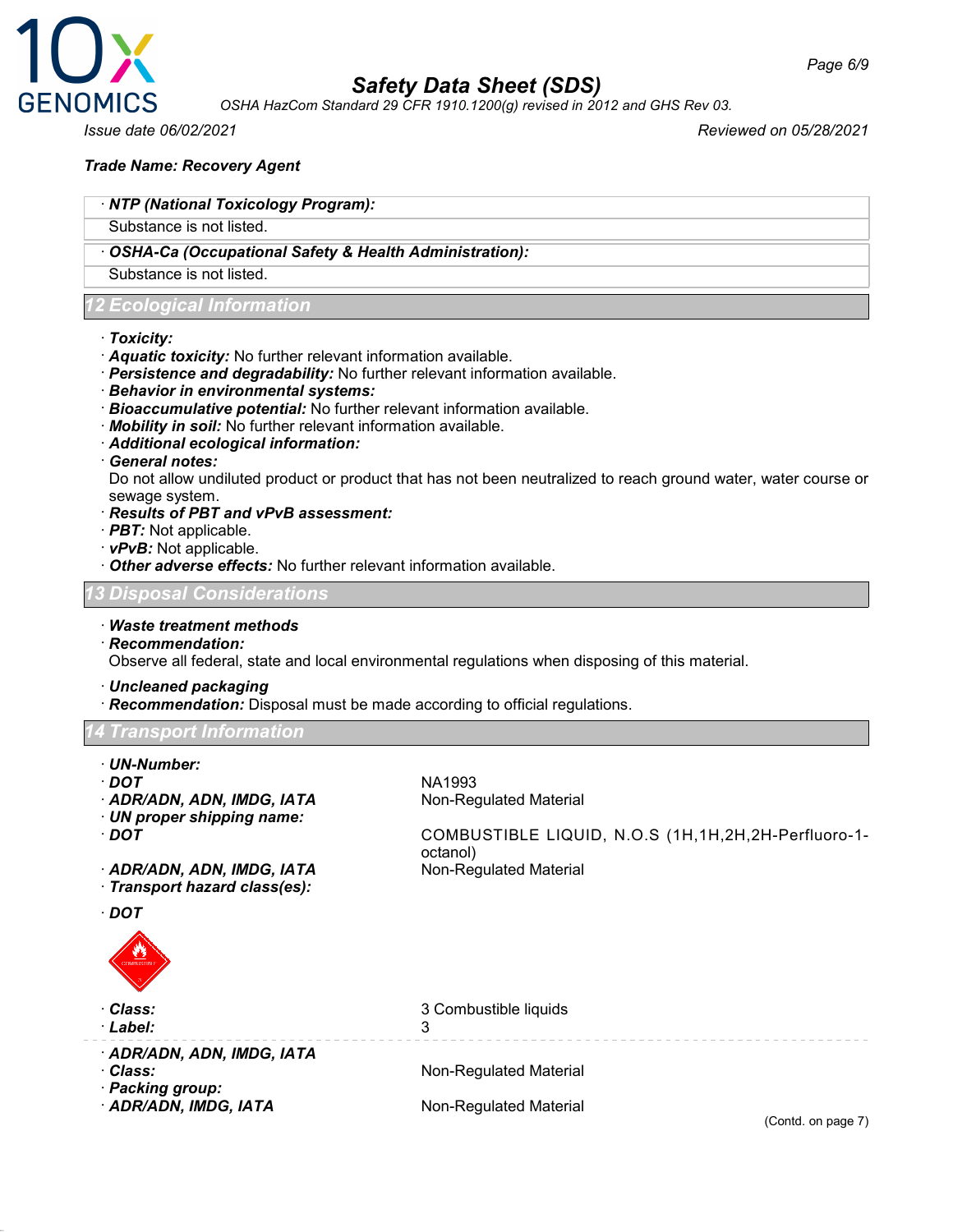

*Page 7/9*

*OSHA HazCom Standard 29 CFR 1910.1200(g) revised in 2012 and GHS Rev 03.*

*Issue date 06/02/2021 Reviewed on 05/28/2021*

#### *Trade Name: Recovery Agent*

- **Environmental hazards:** Not applicable.
- **Special precautions for user:** Not applicable.
- · *Transport in bulk according to Annex II of MARPOL73/78 and the IBC Code:* Not applicable.

· *Transport/Additional information:*

- · *DOT*
- 

· *Quantity limitations:* On passenger aircraft/rail: 60 L On cargo aircraft only: 220 L<br>Non-Regulated Material

### *15 Regulatory Information*

· UN "Model Regulation":

- · *Safety, health and environmental regulations/legislation specific for the substance or mixture:* No further relevant information available.
- · *SARA (Superfund Amendments and Reauthorization):* · *Section 355 (extremely hazardous substances):* Substance is not listed. · *Section 313 (Specific toxic chemical listings):* Substance is not listed. · *TSCA (Toxic Substances Control Act):* Substance is not listed. · *Hazardous Air Pollutants* Substance is not listed. · *California Proposition 65:* · *Chemicals known to cause cancer:* Substance is not listed. · *Chemicals known to cause reproductive toxicity for females:* Substance is not listed. · *Chemicals known to cause reproductive toxicity for males:* Substance is not listed. · *Chemicals known to cause developmental toxicity:* Substance is not listed. · *New Jersey Right-to-Know List:* Substance is not listed. · *New Jersey Special Hazardous Substance List:* Substance is not listed. · *Pennsylvania Right-to-Know List:* Substance is not listed. · *Pennsylvania Special Hazardous Substance List:*

Substance is not listed.

· *Carcinogenic categories:*

· *EPA (Environmental Protection Agency):*

Substance is not listed.

(Contd. on page 8)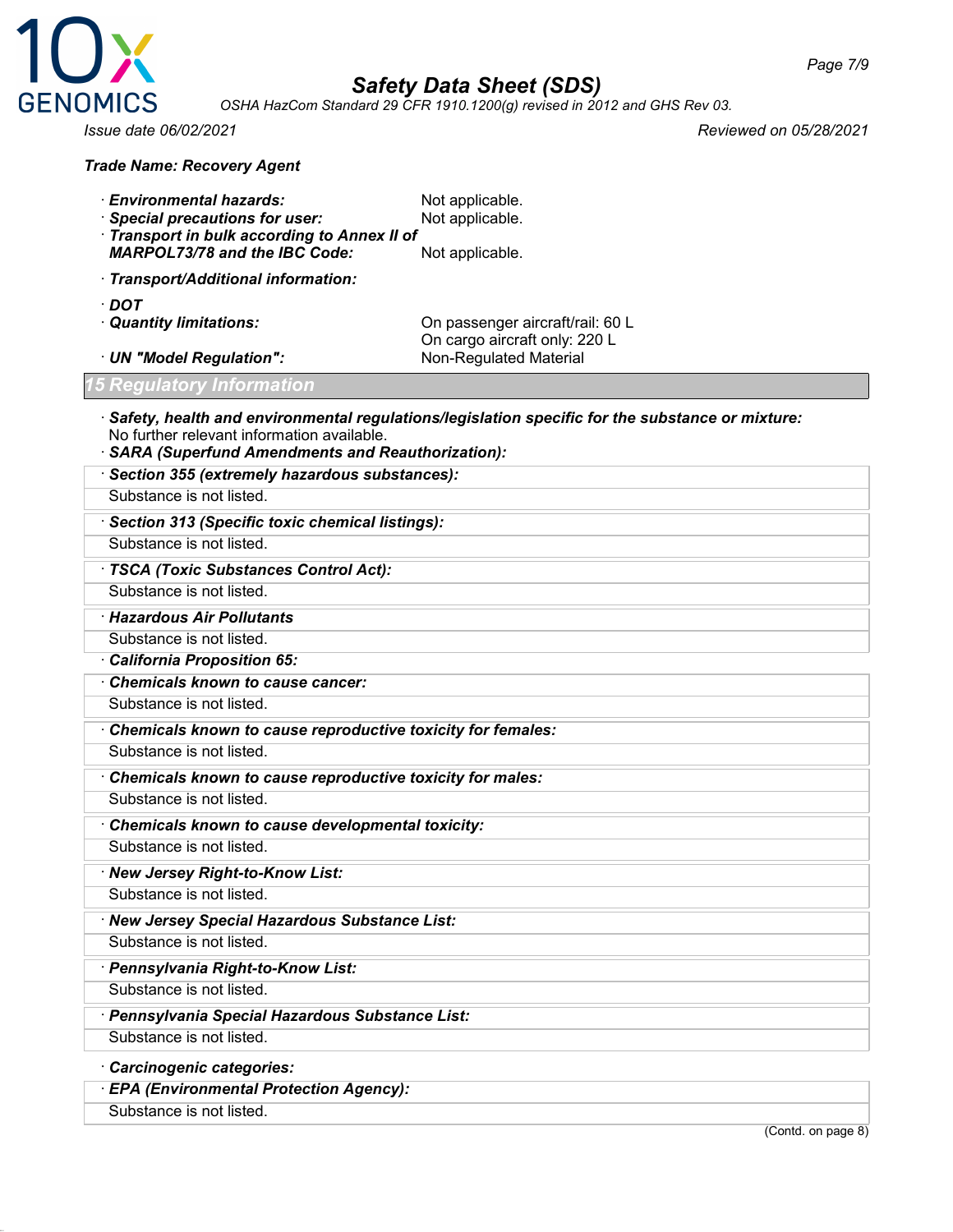

*OSHA HazCom Standard 29 CFR 1910.1200(g) revised in 2012 and GHS Rev 03.*

*Issue date 06/02/2021 Reviewed on 05/28/2021*

*Page 8/9*

### *Trade Name: Recovery Agent*

|                                  | TLV (Threshold Limit Value established by ACGIH):                                                     |
|----------------------------------|-------------------------------------------------------------------------------------------------------|
| Substance is not listed.         |                                                                                                       |
|                                  | · NIOSH-Ca (National Institute for Occupational Safety and Health):                                   |
| Substance is not listed.         |                                                                                                       |
| · GHS label elements             |                                                                                                       |
|                                  | The substance is classified and labeled according to the Globally Harmonized System (GHS).            |
| · Hazard pictograms:             |                                                                                                       |
|                                  |                                                                                                       |
|                                  |                                                                                                       |
|                                  |                                                                                                       |
| Signal word: Warning             |                                                                                                       |
|                                  | · Hazard-determining components of labeling:                                                          |
| <b>Trade Secret</b>              |                                                                                                       |
| · Hazard statements:             |                                                                                                       |
| H227 Combustible liquid.         |                                                                                                       |
| H315 Causes skin irritation.     |                                                                                                       |
|                                  | H319 Causes serious eye irritation.                                                                   |
|                                  | H335 May cause respiratory irritation.                                                                |
| <b>Precautionary statements:</b> |                                                                                                       |
| P210                             | Keep away from flames and hot surfaces. - No smoking.                                                 |
| P261                             | Avoid breathing dust/fume/gas/mist/vapors/spray.                                                      |
| P264                             | Wash thoroughly after handling.                                                                       |
| P271                             | Use only outdoors or in a well-ventilated area.                                                       |
| P280                             | Wear protective gloves/protective clothing/eye protection/face protection.                            |
| P302+P352                        | If on skin: Wash with plenty of water.                                                                |
| P304+P340                        | IF INHALED: Remove person to fresh air and keep comfortable for breathing.                            |
|                                  | P305+P351+P338 If in eyes: Rinse cautiously with water for several minutes. Remove contact lenses, if |
|                                  | present and easy to do. Continue rinsing.                                                             |
| P312                             | Call a poison center/doctor if you feel unwell.                                                       |
| P321                             | Specific treatment (see supplementary first aid instructions on this Safety Data Sheet).              |
| P362+P364                        | Take off contaminated clothing and wash it before reuse.                                              |
| P332+P313                        | If skin irritation occurs: Get medical advice/attention.                                              |
| P337+P313                        | If eye irritation persists: Get medical advice/attention.                                             |
| P370+P378                        | In case of fire: Use CO2, powder or water spray to extinguish.                                        |
| P403+P233                        | Store in a well-ventilated place. Keep container tightly closed.                                      |
| P403+P235                        | Store in a well-ventilated place. Keep cool.                                                          |
| P405                             | Store locked up.                                                                                      |
| P501                             | Dispose of contents/container in accordance with local/regional/national/international                |
|                                  | regulations.                                                                                          |
|                                  |                                                                                                       |

### · *National regulations:*

Non-Regulated Material

· *Chemical safety assessment:* A Chemical Safety Assessment has not been carried out.

### *16 Other Information*

The information and recommendations in this safety data sheet are, to the best of our knowledge, accurate as of the date of issue. Nothing herein shall be deemed to create warranty, expressed or implied, and shall not establish a legally valid contractual relationship. It is the responsibility of the user to determine applicability of this information and the suitability of the material or product for any particular purpose.